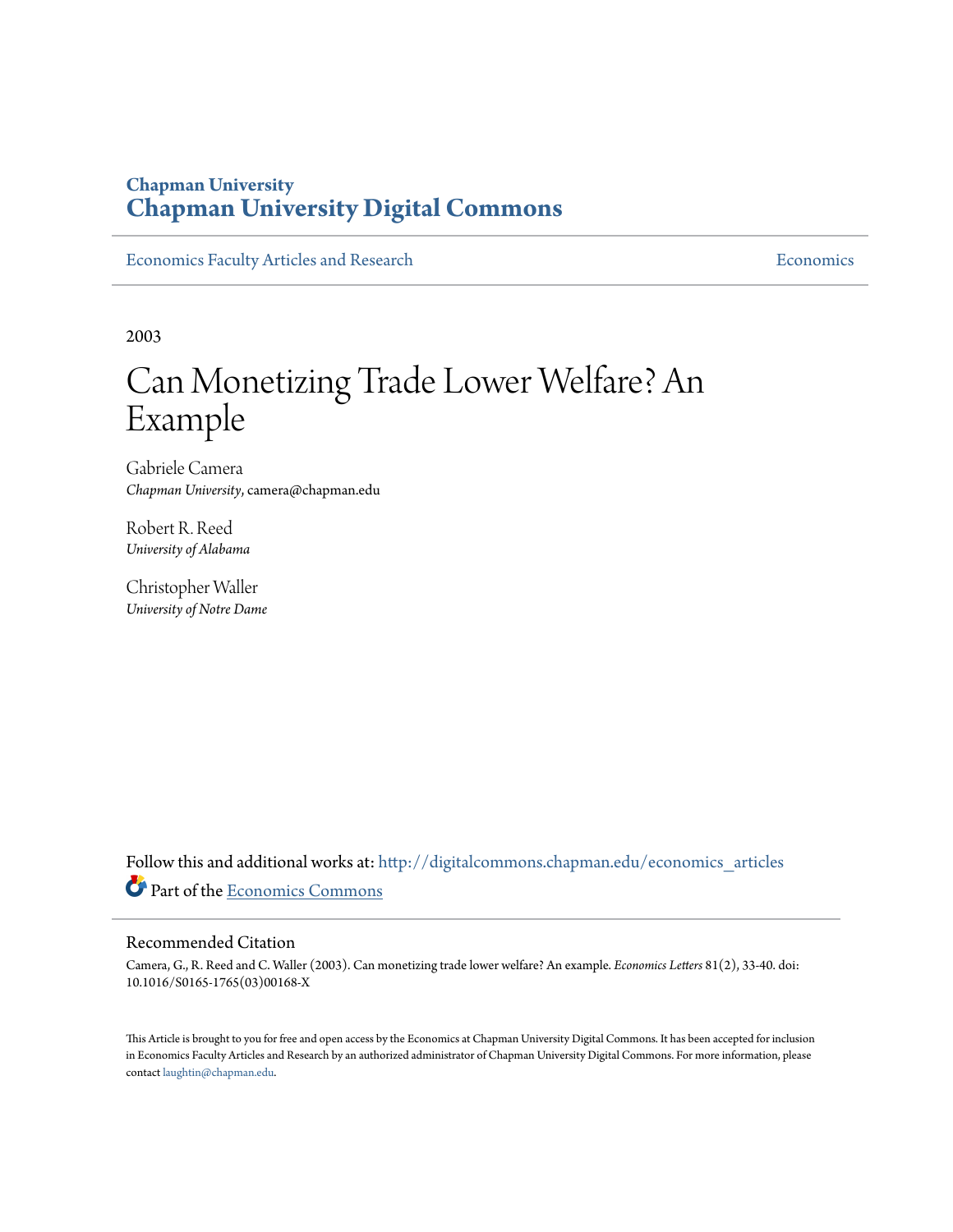## Can Monetizing Trade Lower Welfare? An Example

## **Comments**

NOTICE: this is the author's version of a work that was accepted for publication in Economics Letters. Changes resulting from the publishing process, such as peer review, editing, corrections, structural formatting, and other quality control mechanisms may not be reflected in this document. Changes may have been made to this work since it was submitted for publication. A definitive version was subsequently published in *Economics Letters*, volume 81, issue 2 (2003). [DOI: 10.1016/S0165-1765\(03\)00168-X](http://dx.doi.org/10.1016/S0165-1765(03)00168-X)

The Creative Commons license below applies only to this version of the article.

## **Creative Commons License**  $\bigcirc$   $\circ$

This work is licensed under a [Creative Commons Attribution-Noncommercial-No Derivative Works 4.0](http://creativecommons.org/licenses/by-nc-nd/4.0/) [License.](http://creativecommons.org/licenses/by-nc-nd/4.0/)

**Copyright** Elsevier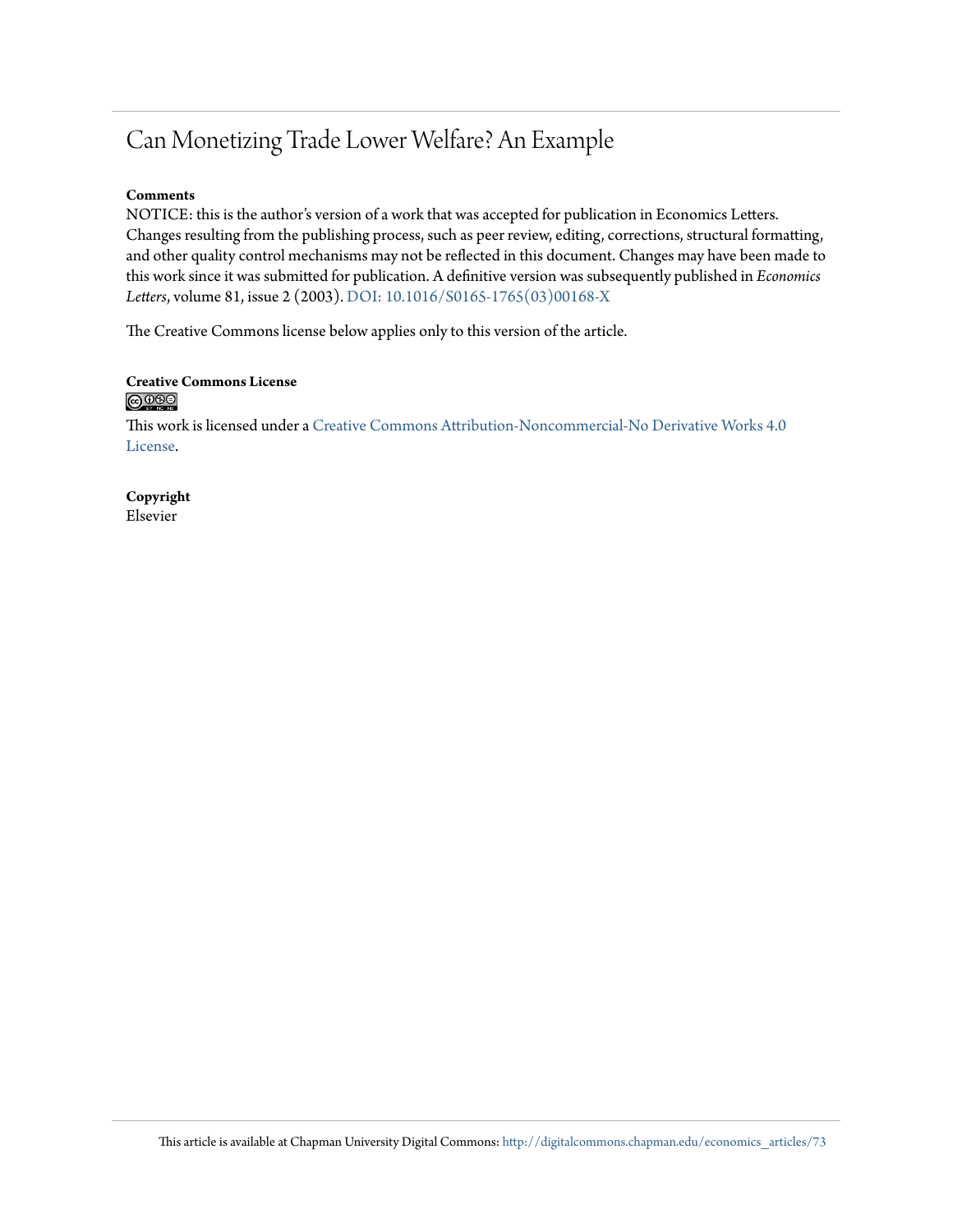## Can Monetizing Trade Lower Welfare? An Example

Gabriele Camera Robert R. Reed<sup>1</sup> Christopher J. Waller Purdue University and University of Kentucky University of Notre Dame Universita' di Napoli 'Federico II'

May 2003

#### Abstract

In decentralized trade individuals self-insure against consumption risk via costly diversification of skills. Although money acts as consumption insurance, it may lead to a moral hazard problem. If the problem is severe, monetizing trade can lower welfare relative to barter. JEL Codes: E4, E5, Keywords: Money, Specialization, Lotteries

## 1 Introduction

In a decentralized barter economy agents tend to self-insure against consumption risk by producing a broad set of goods to increase the probability of creating a double coincidence match. In short, they diversify their production skills rather than specialize. The use of money allows agents to consume in more states of the world (single coincidence matches). Thus, money acts as a form of social consumption

<sup>1</sup>Corresponding author: Department of Economics, Gatton College of Business and Economics, University of Kentucky, Lexington KY 40506. Phone: (859) 257-5975, Fax: (859) 323-1920, Email: rrreed@uky.edu.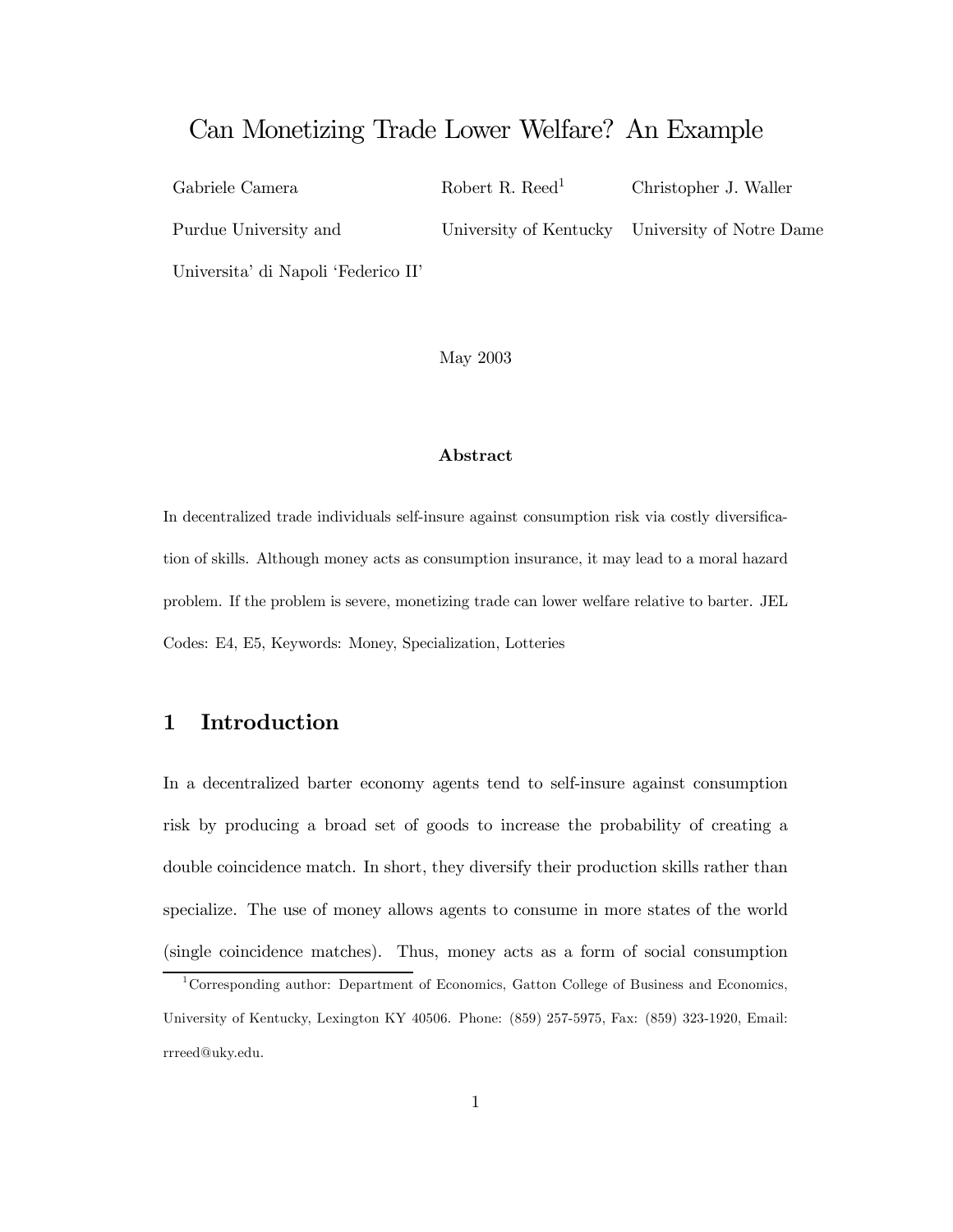insurance. However, a moral hazard problem arises since agents diversify less when money is introduced which lowers the amount of self-insurance. If the moral hazard problem is severe enough, then a monetary equilibrium may have higher consumption risk and lower welfare than under barter.

We develop a model in which money is 'essential' (see Wallace, 1998) to see how monetizing trade affects decisions to self-insure against consumption risk. We find that for some parameterizations, the moral hazard problem is severe enough that introducing money can lower welfare relative to barter. In short, individuals specialize too much because they do not internalize that more diversification makes it easier for others to trade as well.

## 2 Environment

The environment follows Kiyotaki and Wright (1993). Time is continuous and the discount rate is  $r > 0$ . There is a [0,1] continuum of infinitely-lived agents and perishable good types uniformly distributed along a unit circle. Agent i derives utility from consumption of commodities in the interval  $[i, i + x]$  where  $x \in [0, 1]$   $\forall i$ . Consuming quantity q of any good in the consumption set provides utility  $u(q) > 0$ and zero otherwise. Additionally  $u'(q) > 0$ ,  $u''(q) < 0$ , and  $u(0) = 0$ .

Following Camera, Reed and Waller (2002), each agent is assigned a production location k and chooses to produce goods in the interval  $[k - y/2, k + y/2]$  where  $y \in [0,1]$ . The agent chooses the magnitude of y to maximize her expected discounted lifetime utility from consumption. A larger  $y$  means the individual 'diversifies' more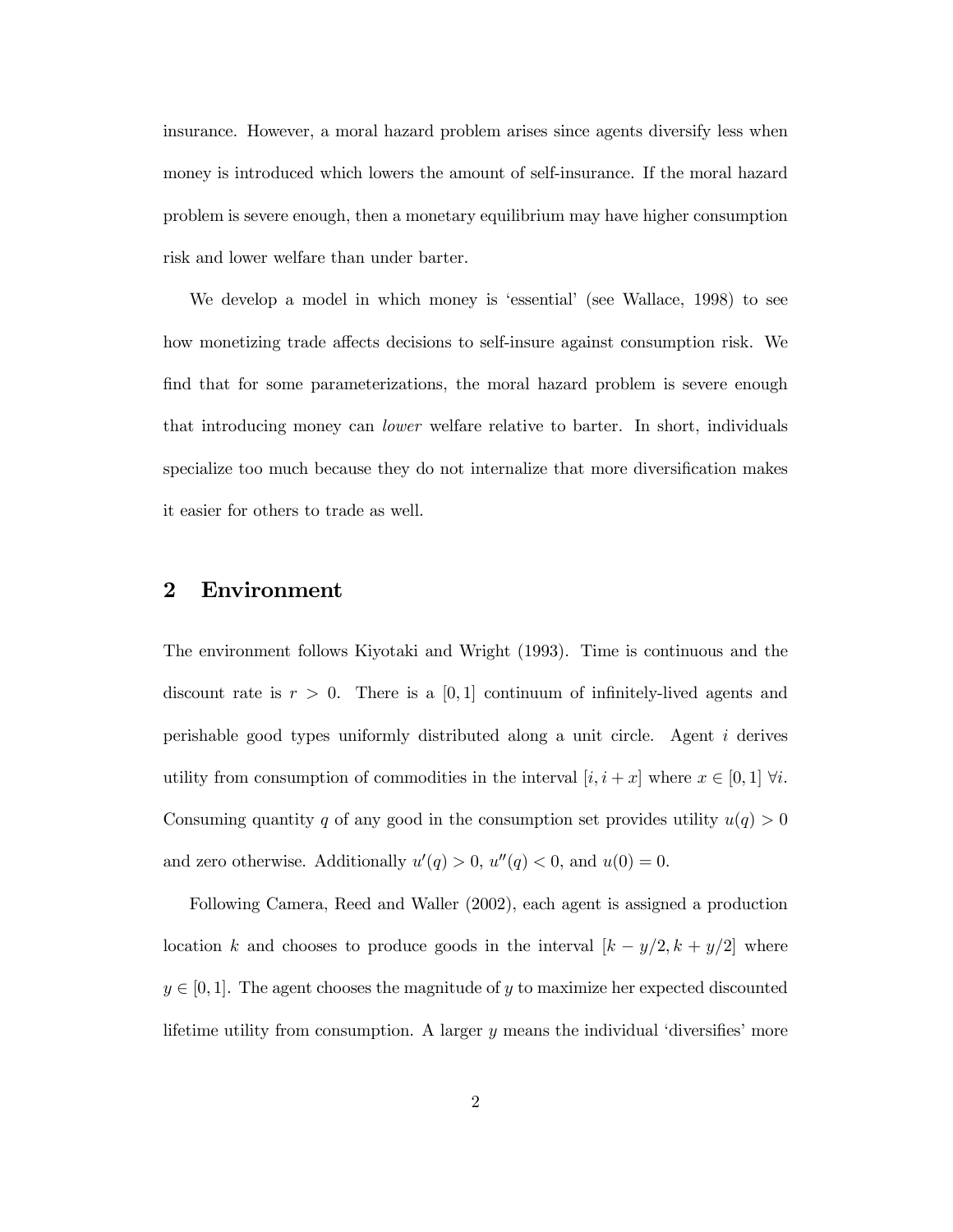by acquiring more production skills. The choice of  $y$  is made at the beginning of life, is permanent, and requires an initial investment cost  $e(y)$ , with  $e'(y) > 0$  and  $e''(y) > 0$ . One can think of  $e(y)$  as the cost of acquiring the skill needed to produce each type of good. Producing some quantity  $q$  of any good imposes a utility loss on the agent of  $c(q) \geq 0$ , where  $c(0) = 0$ ,  $c'(q) > 0$ ,  $c''(q) \geq 0$ . Consuming own production yields zero utility. We assume that there exists  $0 < \bar{q} < \infty$  such that  $u(\bar{q}) = c(\bar{q}), \text{ and } u'(0) > c'(0).$ 

A fraction  $M \in [0,1]$  of individuals initially receives one unit of indivisible fiat money. As in Camera et al.  $(2002)$  and in "model-S" of Rupert et al.  $(2001)$ , individuals cannot store more than one unit of money but barter is allowed in all double coincidence matches. Agents engage in "small" trades, by using lotteries over monetary payments as in Berentsen, Molico and Wright (2001).2

#### 2.1 Exchange

Agents meet bilaterally and randomly according to a Poisson process with arrival rate  $\alpha$ . Only one transaction per period can be carried out and trading histories are private information. Random matching generates consumption risk since agents only consume when an appropriate barter or single-coincidence match occurs.

Let  $p(y)$  denote the probability agent i produces a consumption good for a randomly encountered agent and  $p(Y)$  the probability a randomly encountered agent

 $2^2$ This allows us to capture in a simple way the notion of 'divisible' money without having to solve for a distribution of money holdings. As shown by Berentsen and Rocheteau (2002) doing so generates results comparable to those with full divisibility and a degenerate distribution of money.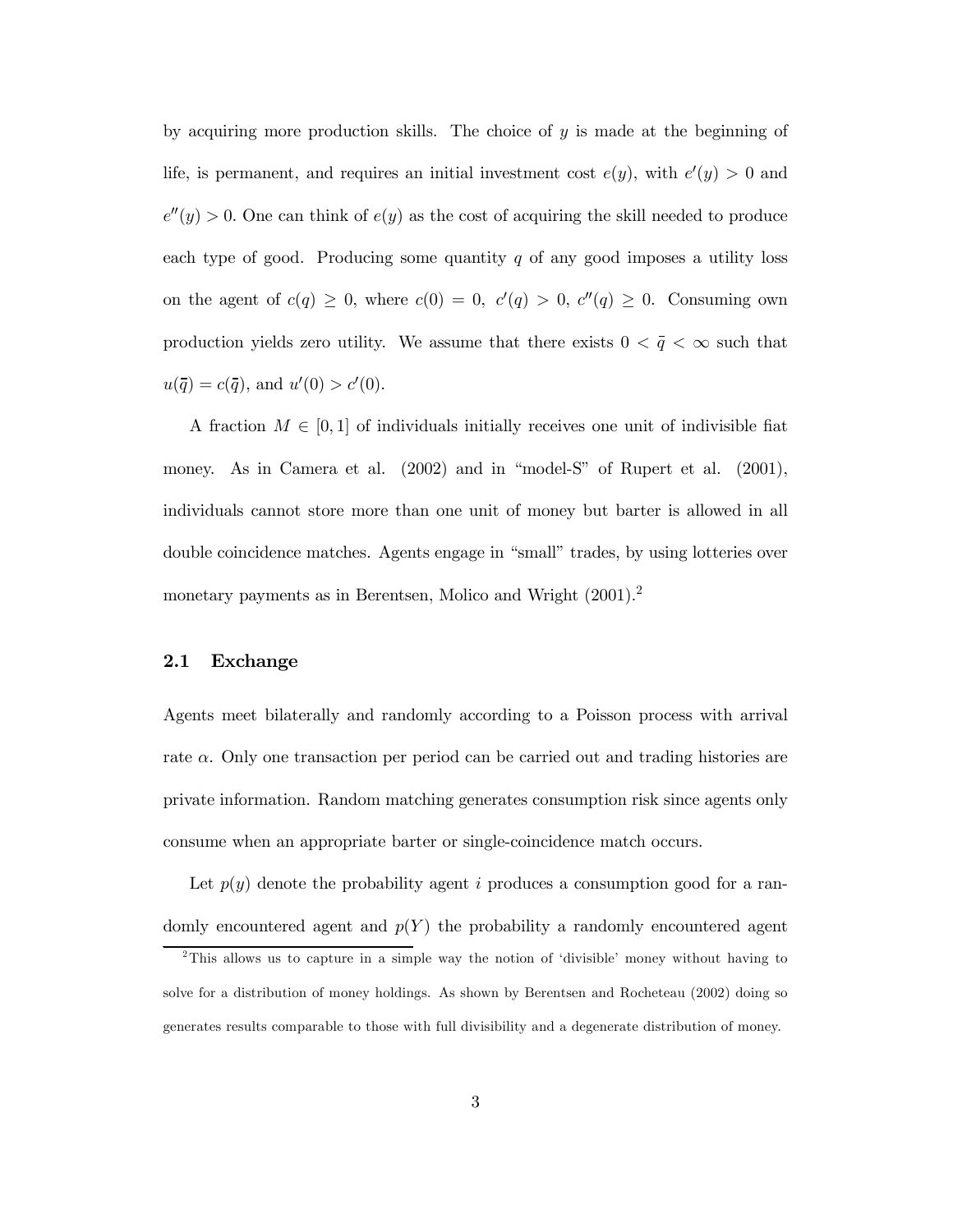produces a consumption good for her. Following Camera et al, the ex-ante probability that a randomly encountered agent can produce  $i$ 's consumption good is

$$
p(Y) = \begin{cases} x + Y & \text{if } Y \le 1 - x \\ 1 & \text{otherwise.} \end{cases}
$$

Similarly,

$$
p(y) = \begin{cases} x+y & \text{if } y \le 1-x \\ 1 & \text{otherwise.} \end{cases}
$$

The ex-ante probability of double coincidence of wants in a match is  $p(Y)p(y)$ .

The sequence of events for an agent is as follows. At the beginning of time she chooses y. Subsequently she searches, meeting other agents pairwise and randomly over time. Contingent on a match, she bargains and trades after which she searches anew. We study stationary symmetric equilibria.

#### 2.2 Bargaining

Consider a match where trade is feasible. In barter matches agents engage in symmetric Nash bargaining. In single coincidence matches buyers make take-it-or-leave-it offers to sellers.

Let  $Q$  denote the quantity of output received by agent  $i$  in a barter match and  $q$  the quantity she produces. It is easy to demonstrate that in double coincidence matches, agents will choose to barter rather than trade money.3 The quantities traded

 $3$ See Rupert et al (2001) and Camera et al (2002). If barter matches were asymmetric then agents would resort to money as a means of trade (see Berentsen and Rocheteau (2003)).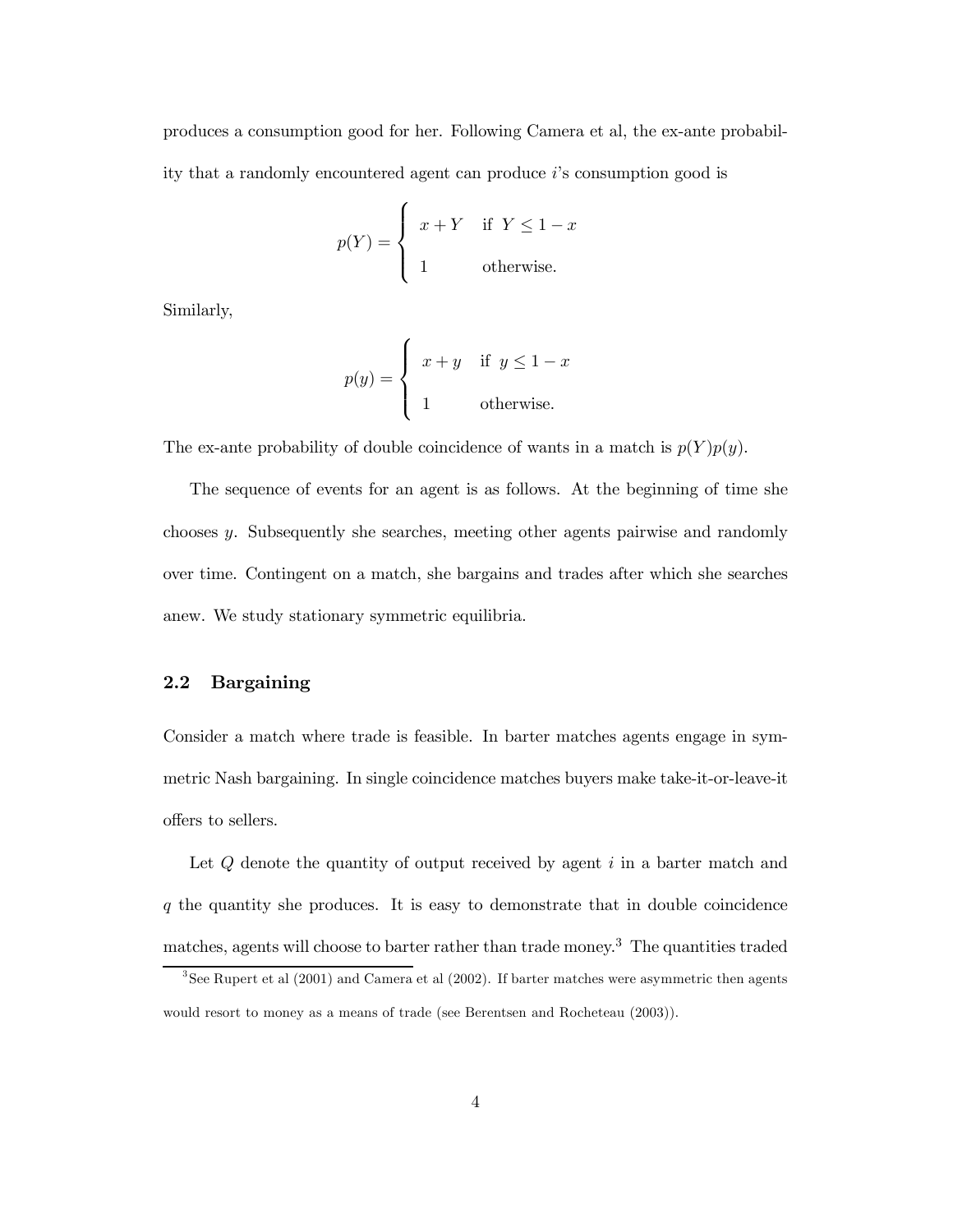satisfy

$$
\max_{q,Q}[u(q) - c(Q)][u(Q) - c(q)]
$$

s.t. 
$$
u(q) > c(Q)
$$
 and  $u(Q) > c(q)$ .

The solution yields  $q = Q = q^*$  where  $q^*$  satisfies  $u'(q^*) = c'(q^*)$ .

In a single coincidence match, the trade can be executed if the buyer has money but the seller does not. In this case the buyer makes a take-it-or-leave-it offer to the seller, asking her to produce  $Q_m$  and offering her money with probability  $\tau$  such that the seller is indifferent. Lotteries effectively allow the buyer to ask for a smaller quantity of goods by reducing  $\tau$  below one. This makes money 'divisible' and gives it greater value. The buyer solves:

$$
\max_{Q_m,\tau} [u(Q_m) - \tau(V_m - V_0)]
$$
  
s.t.  $\tau(V_m - V_0) = c(Q_m)$  and  $\tau \le 1$ 

where  $V_m$  is the value of holding money for the buyer and  $V_0$  is the value of having no money. Also,  $\mathcal{V}_m$  and  $\mathcal{V}_0$  are the seller's value of holding or not holding money, respectively. Define  $\lambda \in \mathbb{R}^+$  as the Lagrange multiplier associated with the constraint on  $\tau$ . The solution satisfies

$$
u'(Q_m) = \frac{(V_m - V_0) + \lambda}{(\mathcal{V}_m - \mathcal{V}_0)} c'(Q_m)
$$
  

$$
\tau(\mathcal{V}_m - \mathcal{V}_0) = c(Q_m)
$$
  

$$
\lambda(1 - \tau) = 0, \quad \lambda \ge 0
$$
 (1)

Let  $\tau^*$  denote the optimal  $\tau$ . If the constraint  $\tau \leq 1$  binds then  $\tau^* = 1, \lambda > 0$ ,  $c(Q_m) = V_m - V_0$ . In a symmetric equilibrium,  $V_m - V_0 = V_m - V_0$  implying  $u'(Q_m) >$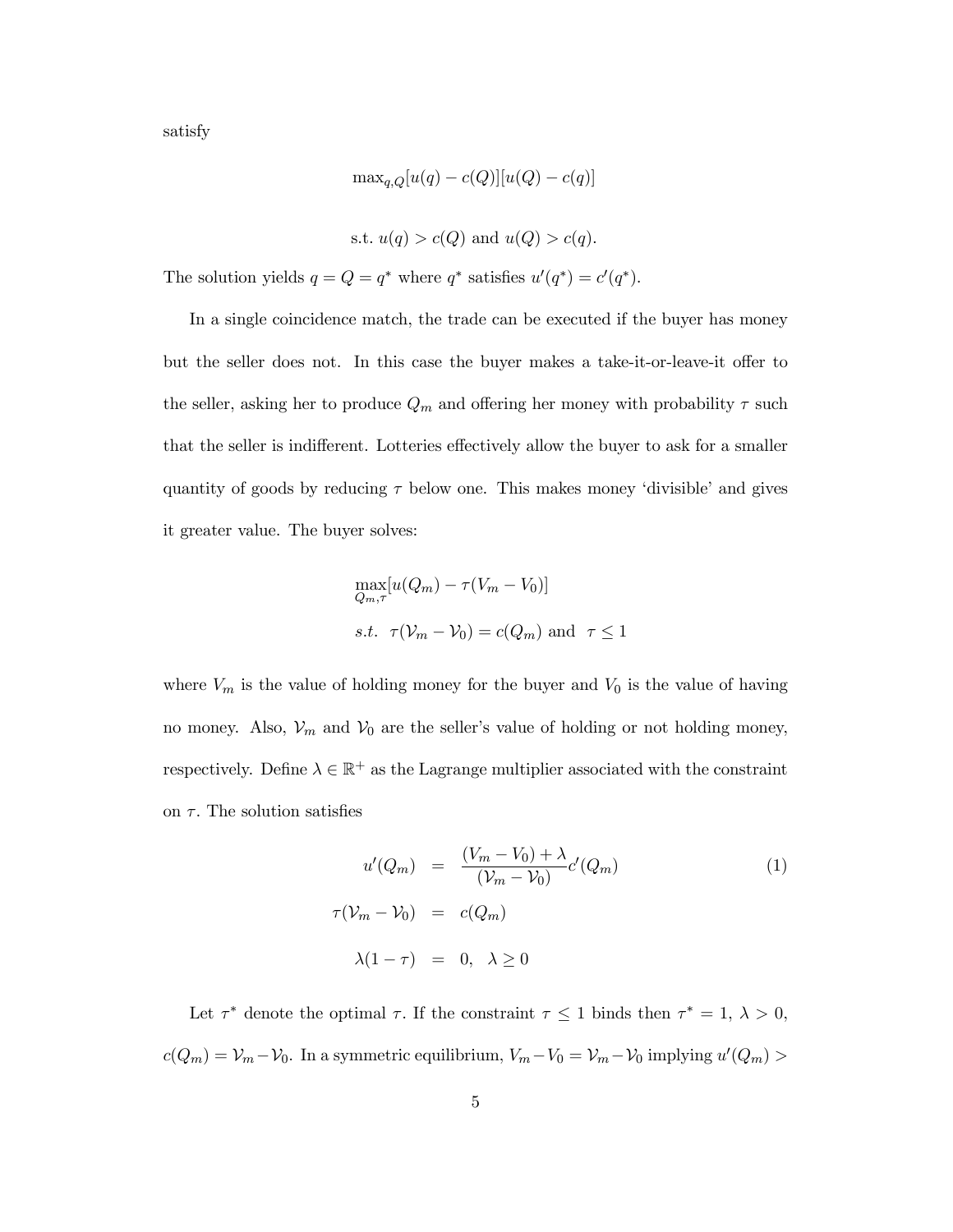$c'(Q_m)$ . If the constraint does not bind,  $\lambda = 0$  and

$$
\tau^* = \frac{c(Q_m)}{\mathcal{V}_m - \mathcal{V}_0} \le 1.
$$

As a result,  $u'(Q_m) = c'(Q_m)$  with  $Q_m = q^*$ . Thus, lotteries support surplus maximizing quantities whenever  $\tau^* < 1$ . Therefore, in a symmetric equilibrium all monetary trades involve  $Q_m \leq q^*$  so trades are 'small'. Our numerical analysis chooses parameterizations such that  $\tau^*$  < 1 for most values of M so our welfare results are not being driven by inefficient trades.

## 2.3 Value Functions

Under the bargaining procedures specified, the value functions are given by:

$$
\rho V_0(y, Y) = p(Y)p(y)[u(Q) - c(q)]
$$
  
\n
$$
\rho V_m(y, Y) = p(Y)p(y)[u(Q) - c(q)]
$$
\n
$$
+ (1 - M)p(Y)(1 - p(y))[u(Q_m) - \tau(V_m(y, Y) - V_0(y, Y))]
$$
\n(2)

where  $\rho = r/\alpha$ . Rearranging yields the value of holding money:

$$
V_m(y, Y) - V_0(y, Y) = \frac{(1 - M)p(Y)(1 - p(y))u(Q_m)}{\rho + \tau(1 - M)p(Y)(1 - p(y))}.
$$
\n(3)

#### 2.4 Individual's choice of diversification

An individual chooses  $y$  prior to the distribution of money in the economy taking  $Y$ as given. Knowing that  $q = Q = q^*$  is independent of y but  $Q_m$  and  $\tau^*$  depend on y via  $(3)$  the agent chooses y to maximize:

$$
W(y, Y) = (1 - M)\rho V_0(y, Y) + M\rho V_m(y, Y) - \rho e(y)
$$
  
=  $p(Y)p(y)[u(q^*) - c(q^*)] - \rho e(y) + \frac{\rho M(1 - M)p(Y)(1 - p(y))u(Q_m)}{\rho + \tau^*(1 - M)p(Y)(1 - p(y))}.$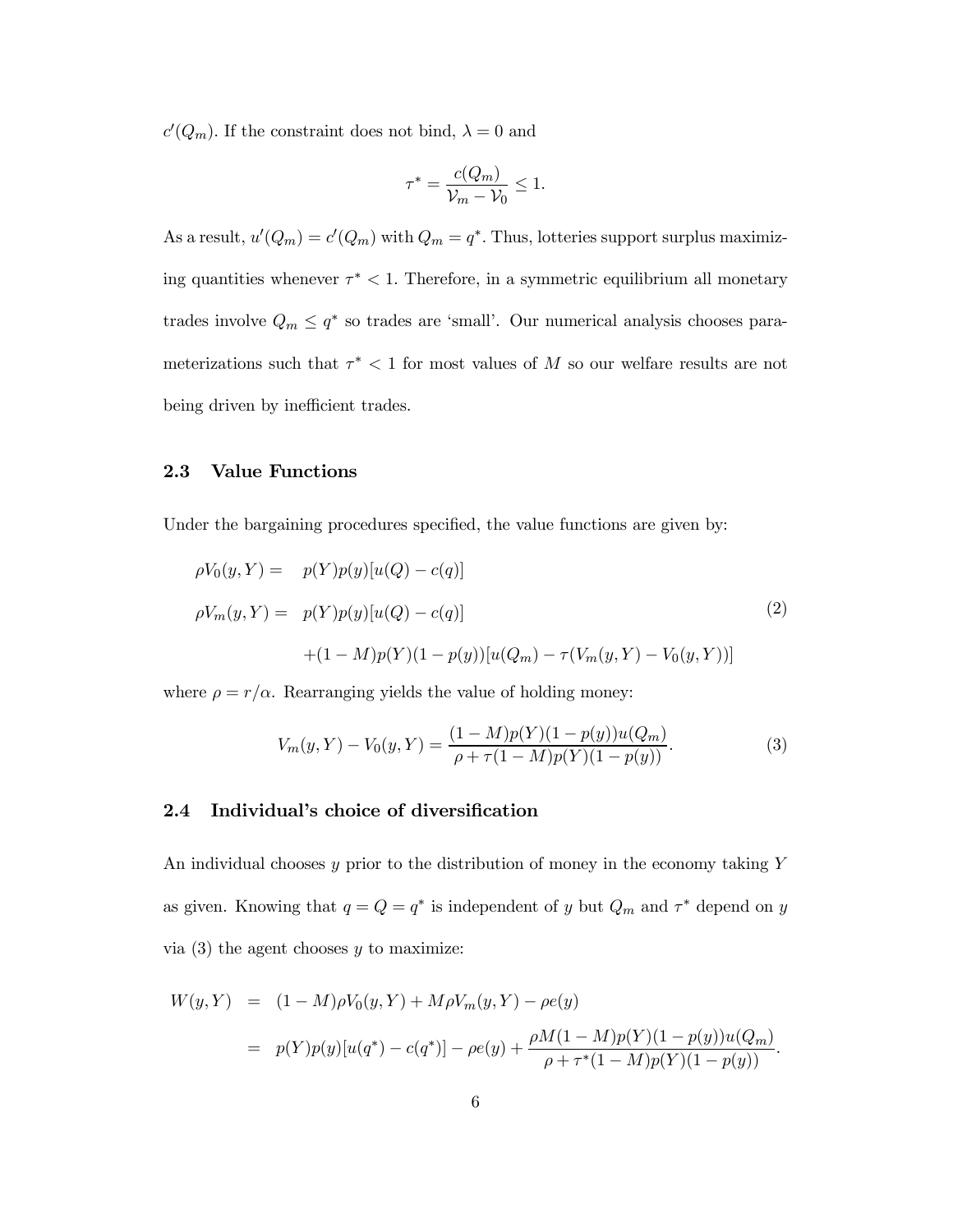The partial derivative of  $W(y, Y)$  with respect to y is given by:

$$
\mathcal{D}(y, Y) = p(Y)[u(q^*) - c(q^*)] - \rho e'(y) - \frac{\rho^2 M (1 - M) p(Y)(1 - p(y)) u(Q_m)}{[\rho + \tau^*(1 - M) p(Y)(1 - p(y))]^2} + \frac{\rho M (1 - M) p(Y)(1 - p(y))}{\rho + \tau^*(1 - M) p(Y)(1 - p(y))} \left[ u'(Q_m) - \frac{c'(Q_m)[V_m(y, Y) - V_0(y, Y)]}{\mathcal{V}_m - \mathcal{V}_0} \right] \frac{\partial Q_m}{\partial y}
$$

where

$$
\frac{\partial \tau^*}{\partial y} = \frac{c'(Q_m)}{\mathcal{V}_m - \mathcal{V}_0} \cdot \frac{\partial Q_m}{\partial y}.
$$

If  $\lambda > 0$ , then  $\tau^* = 1$ ,  $\partial \tau^* / \partial y = 0$ ,  $c(Q_m) = V_m - V_0$  and  $\partial Q_m / \partial y = 0$  since  $V_m - V_0$ does not depend on y. If  $\lambda = 0$ , then using (1) the term in square brackets is zero. Hence,<sup>4</sup>

$$
\mathcal{D}(y, Y) = p(Y)[u(q^*) - c(q^*)] - \rho e'(y) - \frac{\rho^2 M (1 - M) p(Y)(1 - p(y)) u(Q_m)}{[\rho + \tau^*(1 - M) p(Y)(1 - p(y))]^2} (4)
$$
  
=  $\mathcal{D}(y, Y)|_{M=0} - \frac{\rho^2 M (1 - M) p(Y)(1 - p(y)) u(Q_m)}{[\rho + \tau^*(1 - M) p(Y)(1 - p(y))]^2}$ 

The first term in (4) is the value of additional barter matches gained from producing a wider variety of goods. The second term is the 'annuity cost' of the initial investment in skills. The third term is the reduction in the value of money from greater diversification. By diversifying more, agents raise the probability of trading, obtain more self-insurance and have less consumption risk. This lowers the insurance value of having money which acts as a disincentive to diversify. When  $M = 0$ , the choice of diversification in the barter economy comes from the first two terms and is denoted  $\mathcal{D}(y, Y)|_{M=0}$ . Since  $\mathcal{D}(y, Y)|_{M=0} - \mathcal{D}(y, Y) > 0$ , the agent specializes more

<sup>&</sup>lt;sup>4</sup>Without lotteries (4) determines y given that  $\tau = 1$  for all parameterizations. This is done in the numerical section to compare welfare with and without lotteries.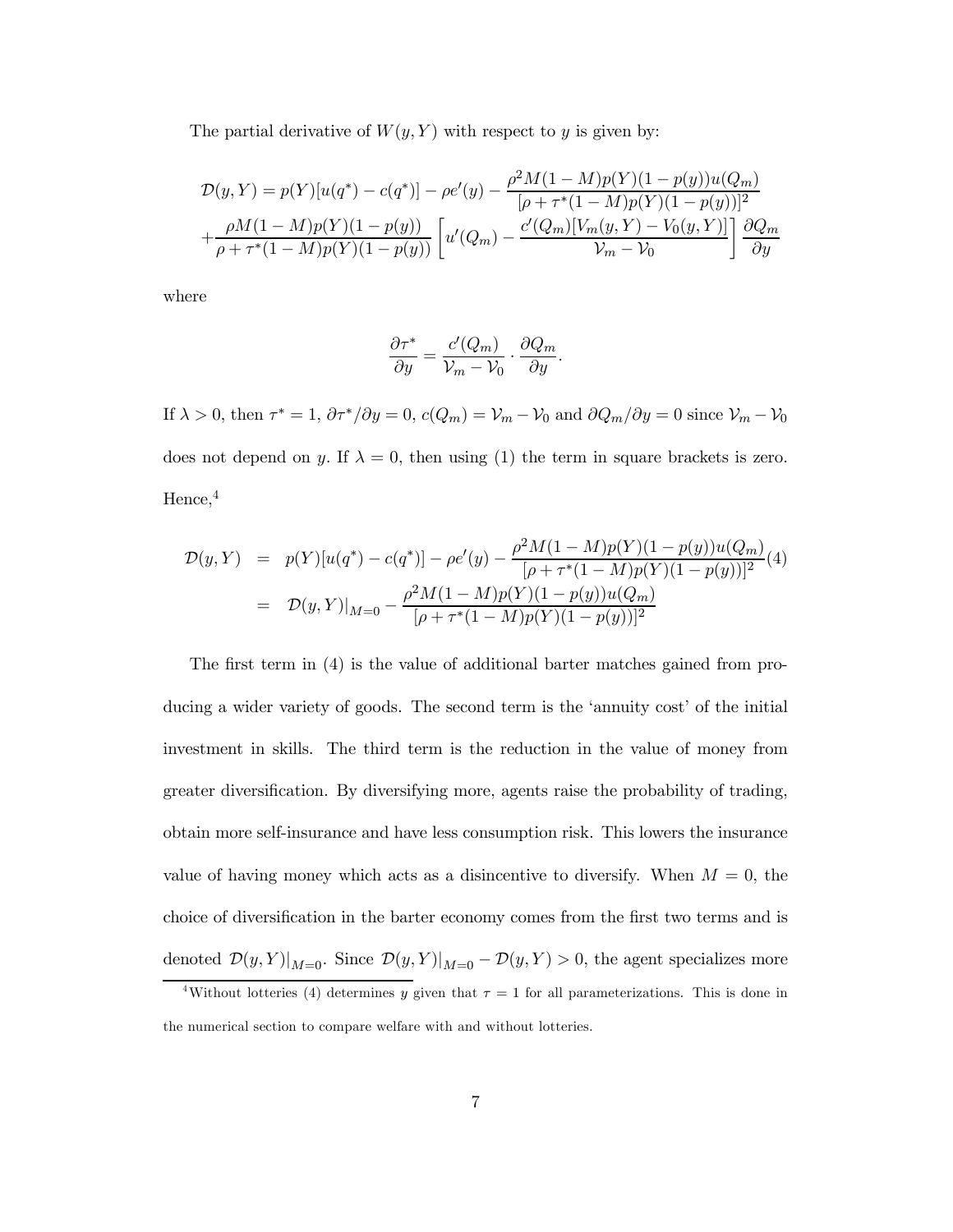in the monetary economy, i.e., she self-insures less when money exists. This is the moral hazard effect associated with monetizing trade.

For a given value of Y,  $\partial \mathcal{D}(y, Y)/\partial y < 0$ . Thus, if  $\mathcal{D}(y, Y)$  has an extremum on  $[0, 1-x]$ , then it is unique and a maximum. The agent's choice of y satisfies:

$$
\mathcal{D}(0, Y) < 0 \qquad \Rightarrow \quad y = 0
$$
\n
$$
\mathcal{D}(0, Y) \ge 0 \ge \mathcal{D}(1 - x, Y) \quad \Rightarrow \quad 0 < y < 1 - x
$$
\n
$$
\mathcal{D}(1 - x, Y) > 0 \qquad \Rightarrow \quad y = 1 - x
$$

In a symmetric steady state,

$$
y^* = 0, \qquad \mathcal{D}(0,0) < 0
$$
  

$$
y^* = 1 - x, \qquad \text{if } \mathcal{D}(1,1) > 0
$$
  

$$
\mathcal{D}(y^*, y^*) = 0 \qquad \text{otherwise}
$$
 (5)

.

If  $\lambda > 0$ ,  $\tau^* = 1$ , and  $Q_m = q_m$  satisfies

$$
c(q_m) = \frac{(1 - M)p(y)(1 - p(y))u(q_m)}{\rho + (1 - M)p(y)(1 - p(y))}
$$
\n(6)

while for  $\lambda = 0$ ,  $Q_m = q_m = q^*$  and<sup>5</sup>

$$
\tau^* = \frac{\rho c(q^*)}{(1 - M)p(y)(1 - p(y))[u(q^*) - c(q^*)]}.\tag{7}
$$

Definition of Equilibrium. A symmetric, stationary, monetary, equilibrium is a list  $\{V_0, V_m, y, q, q_m, \tau\}$  satisfying (2), (5),  $q = q^*$ , and  $q_m$  satisfies (6) if  $\tau^* = 1$  and  $q_m = q^*$  if  $\tau^*$  satisfies (7).

<sup>&</sup>lt;sup>5</sup>Since  $\tau^* \leq 1$  is required, we must have  $M \leq 1 - \frac{\rho c(q^*)}{p(y)(1-p(y))\left[u(q^*)-c(q^*)\right]}$  which is satisfied for sufficiently small values of  $M$  and  $\rho$  for all values of  $y$ .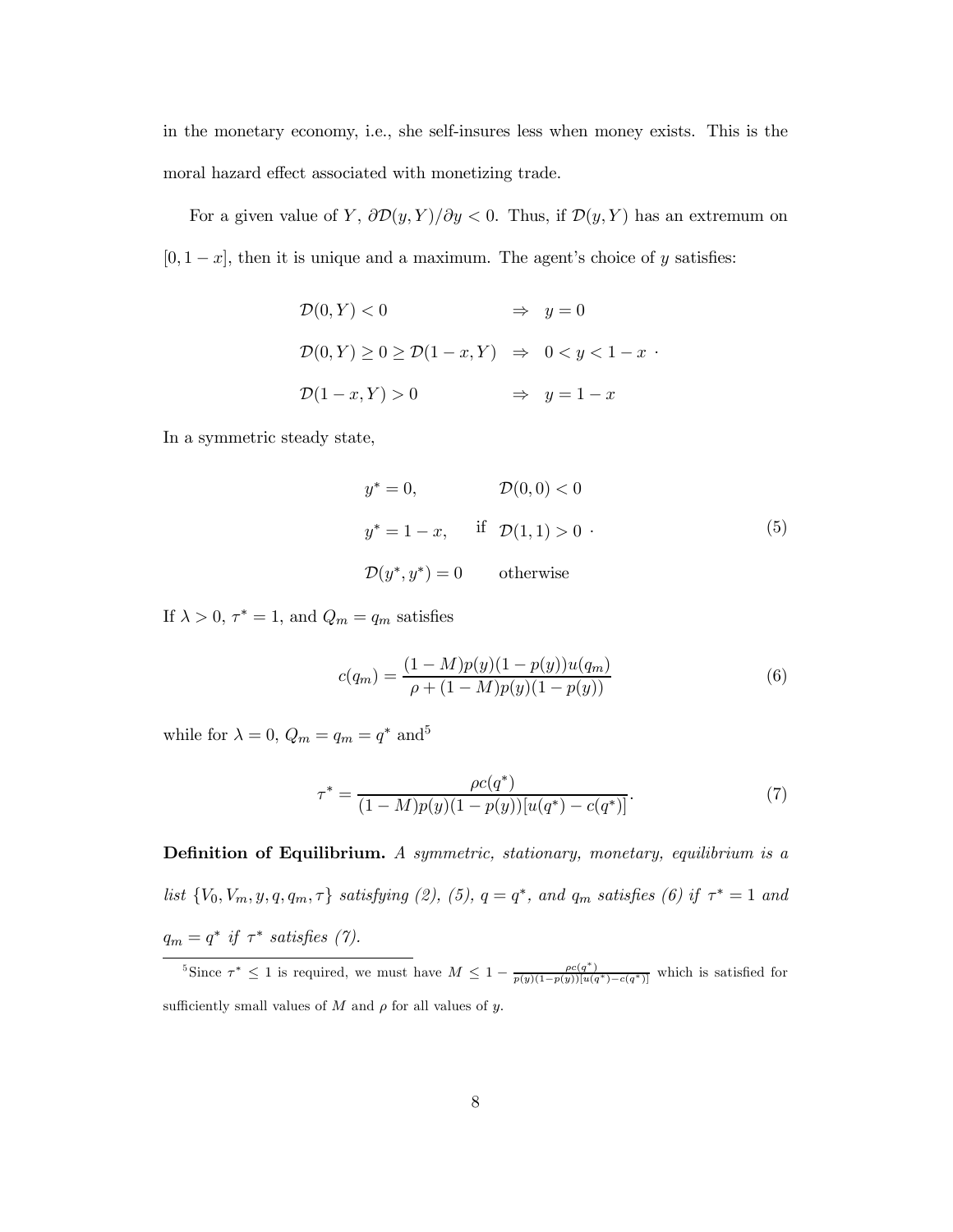## 3 Welfare

How is steady-state welfare affected by the introduction of money? As demonstrated above, the existence of money induces agents diversify less. But if all agents diversify less, the number of matches in which a double or single coincidence occurs may fall so much that trading volume actually falls. In short, while the use of money expands the number of trades (welfare improving), agents actions collectively reduce the probabilities that trades occur (welfare reducing). If this latter effect dominates, then introducing money can reduce welfare.

It is difficult to determine analytical conditions such that welfare falls. Thus, we resort to numerical simulations to calculate welfare. We use the functional forms

$$
u(q) = \frac{q^{\sigma}}{\sigma}, 0 < \sigma < 1, c(q) = q, e(y) = \frac{ay^2}{2}
$$

which, for  $\tau^*$  < 1, yield

$$
y^* = 0,
$$
  
\n
$$
\sigma = 1
$$
  
\n
$$
y^* = \frac{(1-\sigma)[2x - M(1-M)(2x-1)]}{((2+a\rho)\sigma - 2) + 2(1-\sigma)M(1-M)} \text{ if } 1 > \sigma > \frac{2-M(1-M)}{2+a\rho(1-x)-M(1-M)}.
$$
  
\n
$$
y^* = 1-x
$$
  
\n
$$
0 < \sigma \le \frac{2-M(1-M)}{2+a\rho(1-x)-M(1-M)}
$$

Figure 1 plots welfare for barter, denoted  $W_B$ , with lotteries,  $W_L$ , and without lotteries,  $W_m$ , where  $\sigma = .67, x = .3, \rho = 1, a = 1.5$ . For these parameters, the moral hazard problem is small so introducing money improves welfare relative to barter and the use of lotteries raises welfare even more. At a sufficiently high value of  $M, \tau^* = 1$ and the two graphs coincide. Thus, the use of money raises welfare and having it be ëdivisibleí enhances welfare.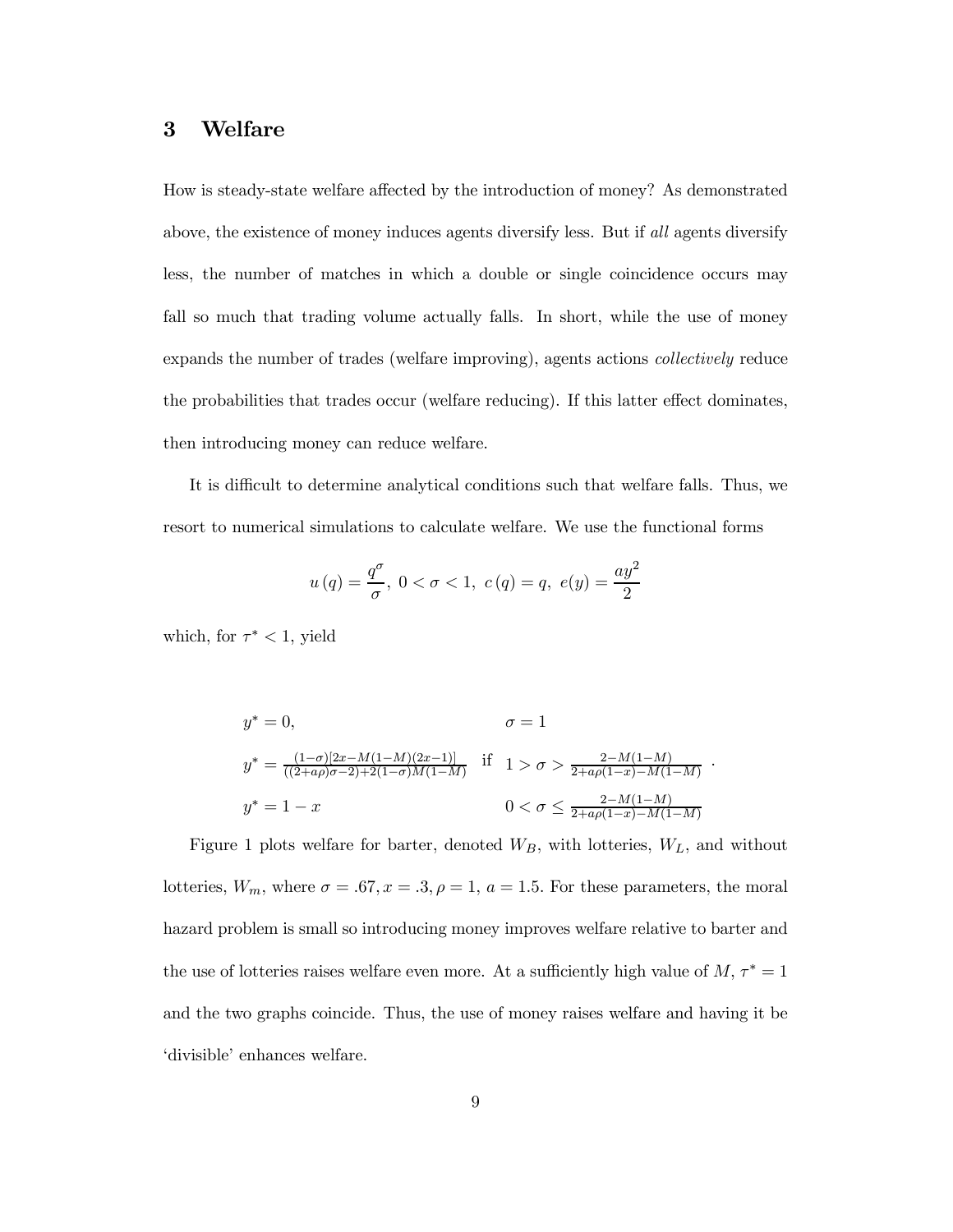In contrast, in Figure 2 we set  $\sigma = .5, x = .2, \rho = 1, a = 1.4$ . In this case, the moral hazard problem is large and introducing money causes diversification to fall so much that welfare falls relative to barter, with and without lotteries. By specializing too much, trading probabilities fall dramatically and in equilibrium, consumption risk increases relative to barter. Surprisingly, welfare falls more with lotteries than without. Lotteries raise the insurance value of money because they allow an agent to hold onto money for a longer period of time on average. Thus, lotteries exacerbate the moral hazard problem causing agents to diversity even less and welfare to fall further.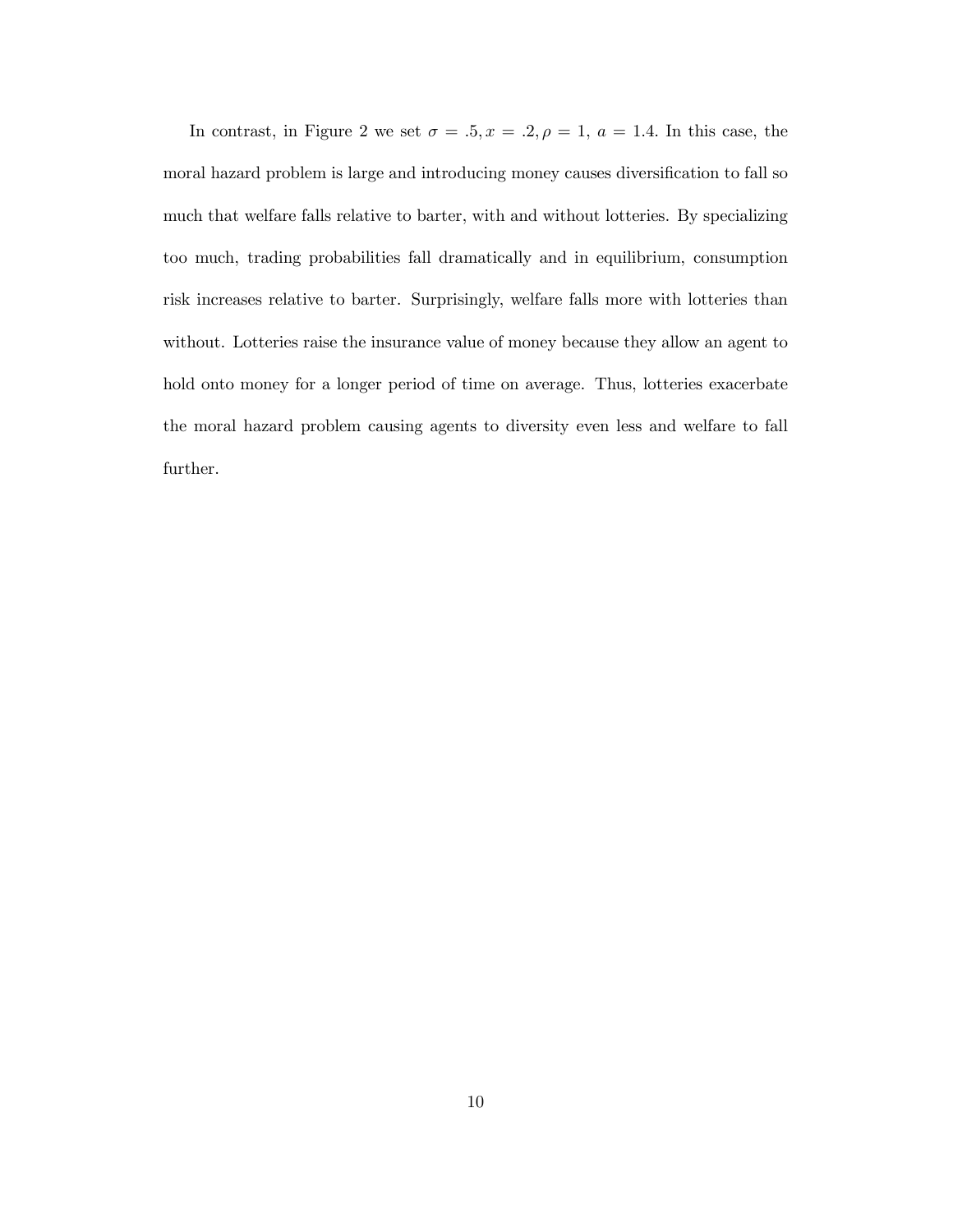## References

- [1] Berentsen, A. M. Molico and R. Wright, 2002, Indivisibilities, lotteries and monetary exchange, Journal of Economic Theory 107, 70-94.
- [2] Berentsen, A., and G. Rocheteau, 2002, On the efficiency of monetary exchange: how divisibility of money matters, Journal of Monetary Economics 49, 1621-1650.
- [3] Berentsen, A., and G. Rocheteau, 2003, Money and the gains from trade, International Economic Review 44, 263-298.
- [4] Camera, G., R. Reed and C. Waller. 2002, A jack of all trades or a master of one? Specialization, trade and money, Forthcoming International Economic Review.
- [5] Rupert, P., M. Schindler and R. Wright, 2001, Generalized search-theoretic models of monetary exchange, Journal of Monetary Economics 48, 605-622.
- [6] Kiyotaki, N. and R. Wright, 1993, A search-theoretic approach to monetary economics, American Economic Review 83, 63-77.
- [7] Wallace, N., 1998, A dictum for monetary theory, Federal Reserve Bank of Minneapolis Quarterly Review, Winter.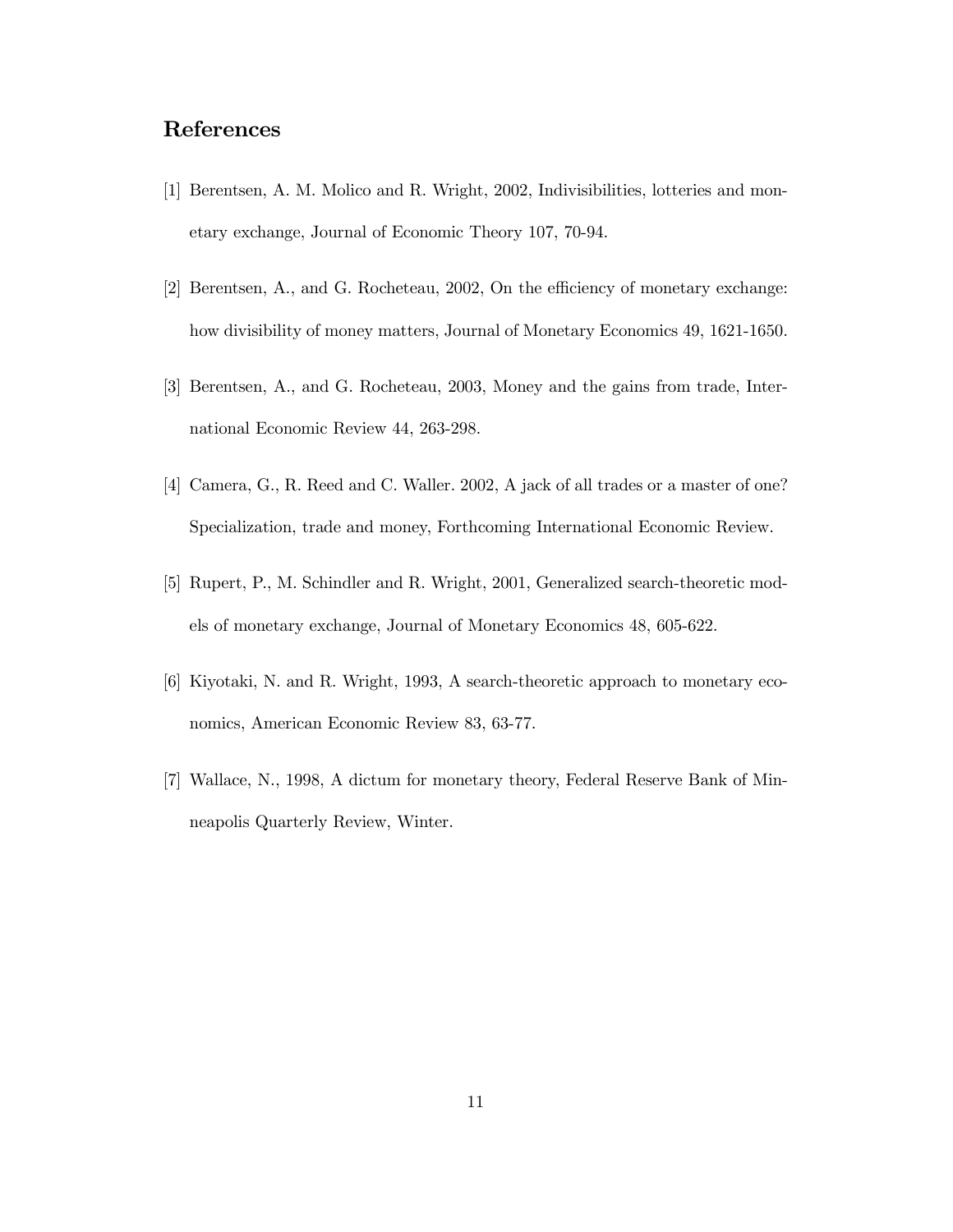

Figure 1: